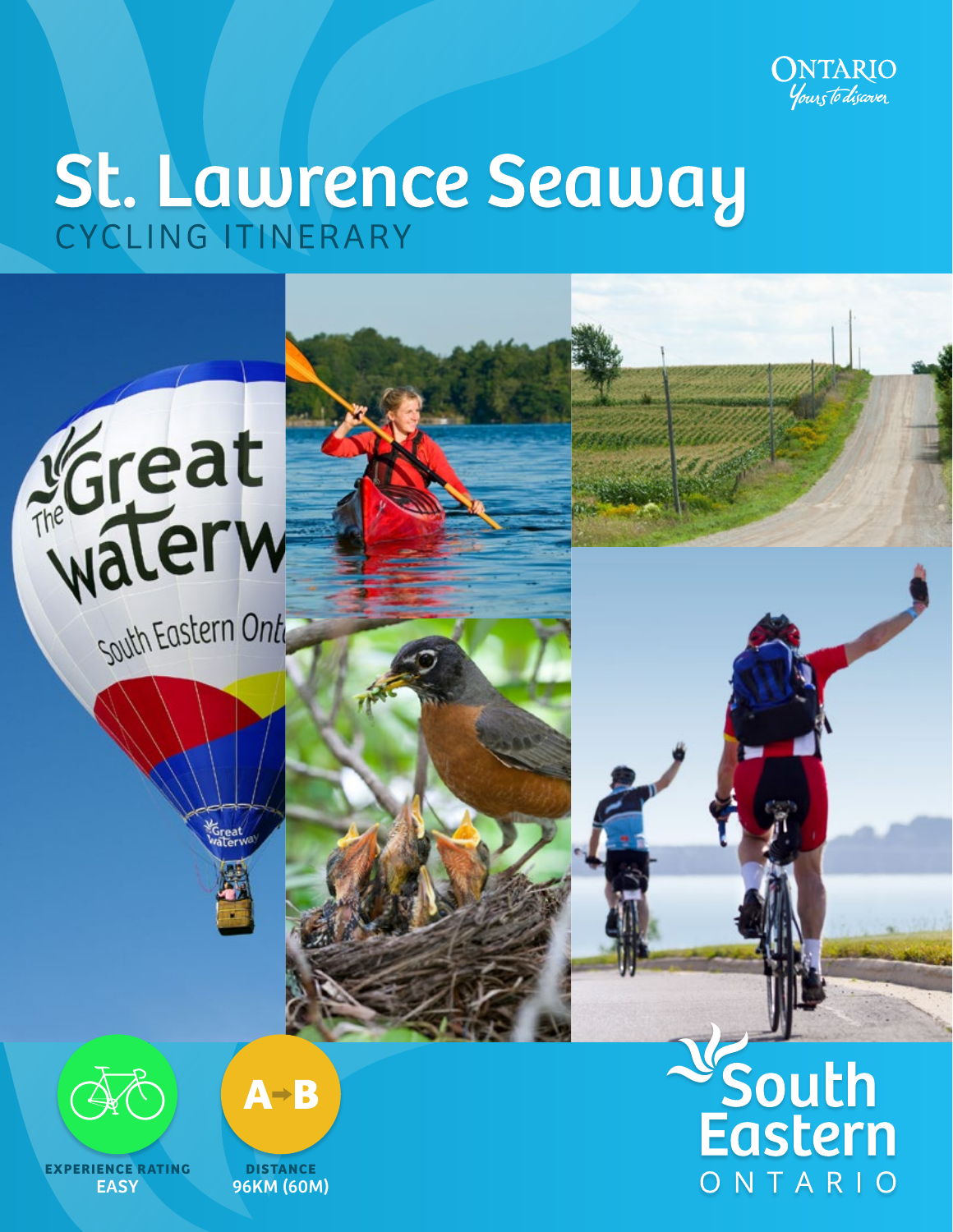



Cycling route: 96km (60 miles)

Cycling in: South Eastern Ontario, Stormont, Dundas and **Glengarry** 

Number of days cycling: 2

Recommended number of nights stay: 2

Experience rating: easy - leisure and family

This fun leisure ride along the St. Lawrence Seaway and Waterfront Trail makes for an excellent single or multi-day cycling vacation and can start in several locations providing options for shorter ride distances. A great starting point would be Cornwall, cycling your way to Morrisburg for an overnight stay or alternately camping on one of the islands at the Long Sault Parkway Park.

There are numerous points of interest, attractions and beautiful parkland en route so make sure you stop to enjoy. A great first stop on the west side of Cornwall along the Waterfront Trail, is the St. Lawrence Power Development Visitor Centre sharing interesting stories and history of the power project. Upper Canada Village is a reconstructed pioneer village, with over 40 buildings and activities to take visitors back to the 1860s. Nearby, cycle along the quiet trails and through the naturalized setting in the Upper Canada Bird Sanctuary. Sure to pique everyone's interest is The Lost Villages Museum with memorabilia from days gone by. Crysler Park is a great destination to stop at a beach along the St. Lawrence Seaway for a midday picnic lunch or patio time at the marina. The Cornwall to Morrisburg route is approximately 50km one way, but for a shorter route you can just as easily start in Long Sault which would shorten your trip to Morrisburg to approximately 30km one way.



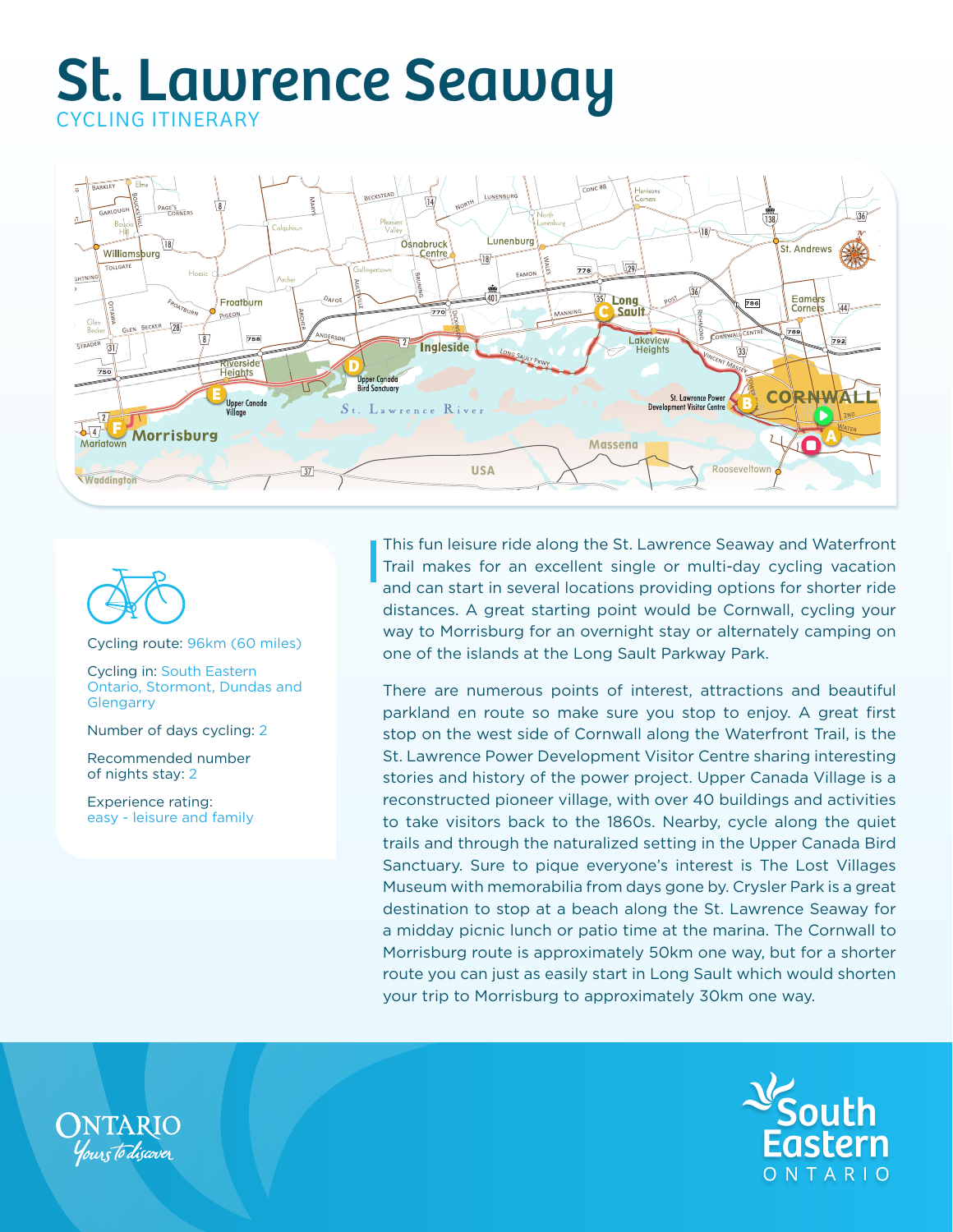# Logistics

### Distance

96km (60 miles)

## **Roads**

- This route takes you along the well signed and cycle friendly Waterfront Trail.
- Primarily paved, off-road.
- Some shared roadways, on park roads or with paved shoulders.
- Flat and smooth.
- Off-road portions, family friendly.

## Caution and Notes

- Follow the Waterfront Trail signs from Cornwall to Morrisburg.
- Trail from Cornwall to Long Sault is all off-road paved.
- Shared roadway in Long Sault Park is a park road with very low speed limits and traffic limited to park visitors.
- Trail west of Long Sault Park to Crysler park is all off-road paved.
- Portion of the off-road trail is unpaved through the Bird Sanctuary.
- Shared roadway from Crysler Park to Morrisburg can be busy with high volumes of traffic and vehicles travelling at high speeds.

## Parking & Transportation

- Cornwall Civic Complex (100 Water Street)
- The Lost Village Ault Park Long Sault
- Waterfront Park Morrisburg
- VIA Rail Bike Train service stops at Cornwall

# Services

#### **CORNWAL**

- Bike Stores: [Bicycle World](http://www.bicycleworld.com) sales and service, bike rentals available; [Total Cyclery and Sports](https://totalcyclery.ca/) - sales and service no rentals; Kalrim Cycles and [Sport](https://www.kalrim.com/) - sales and service, bike rentals available
- **Accommodations**
- Restaurants/cafés
- Food/grocery/convenience stores
- Gas stations
- Public washrooms
- ATM
- Shopping

#### LONG SAULT

- Accommodations
- Restaurants/cafés
- Convenience stores
- Public washrooms
- ATM

#### INGLESIDE

- Restaurants/cafés
- Convenience stores
- Public washrooms
- ATM

#### CRYSLER PARK/UPPER CANADA VILLAGE

- Restaurants/cafés
- Convenience stores
- Public washrooms

#### **MORRISBURG**

- Accommodations
- Restaurants/cafés
- Food/grocery/convenience stores
- Public washrooms
- ATM



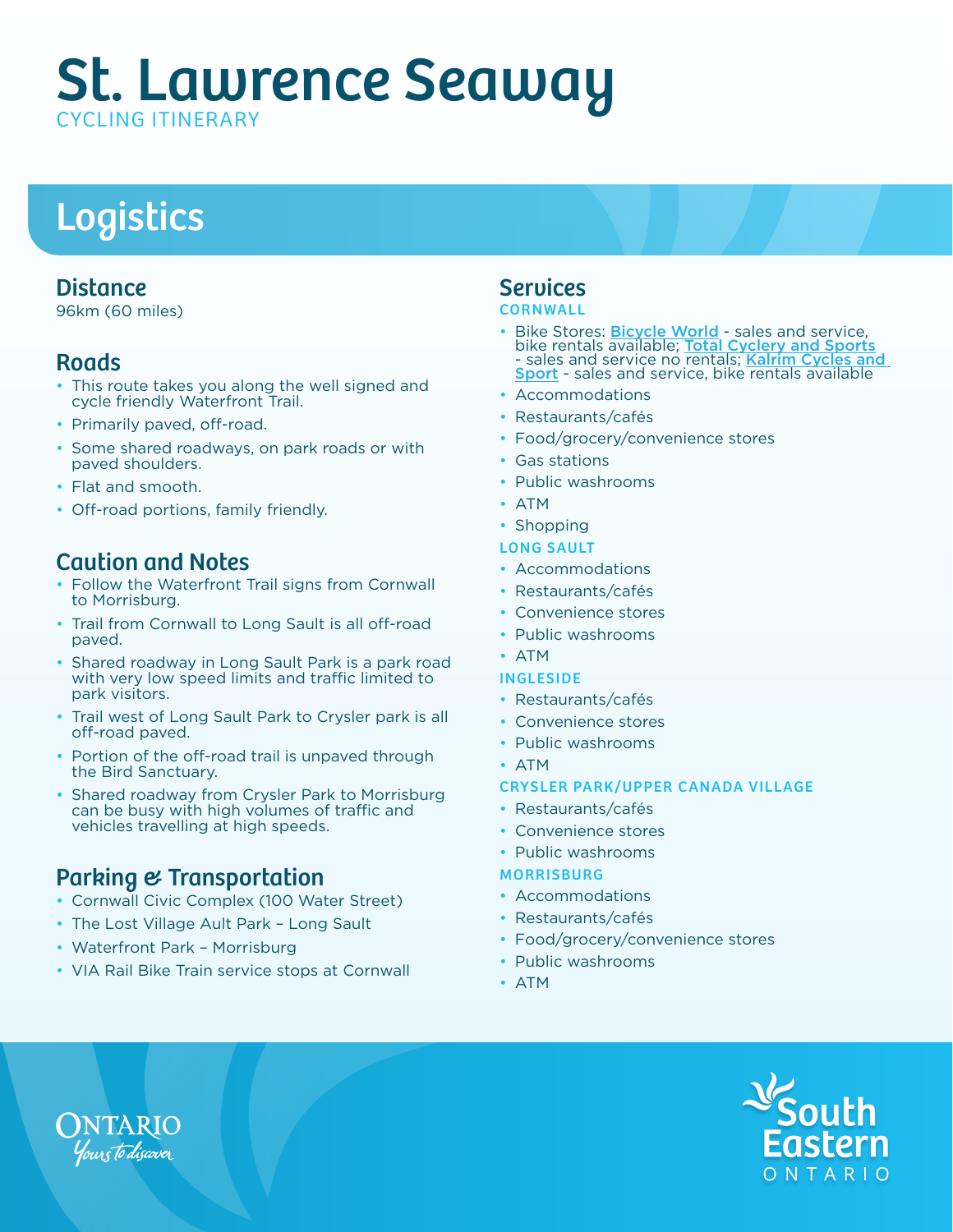# **Directions**